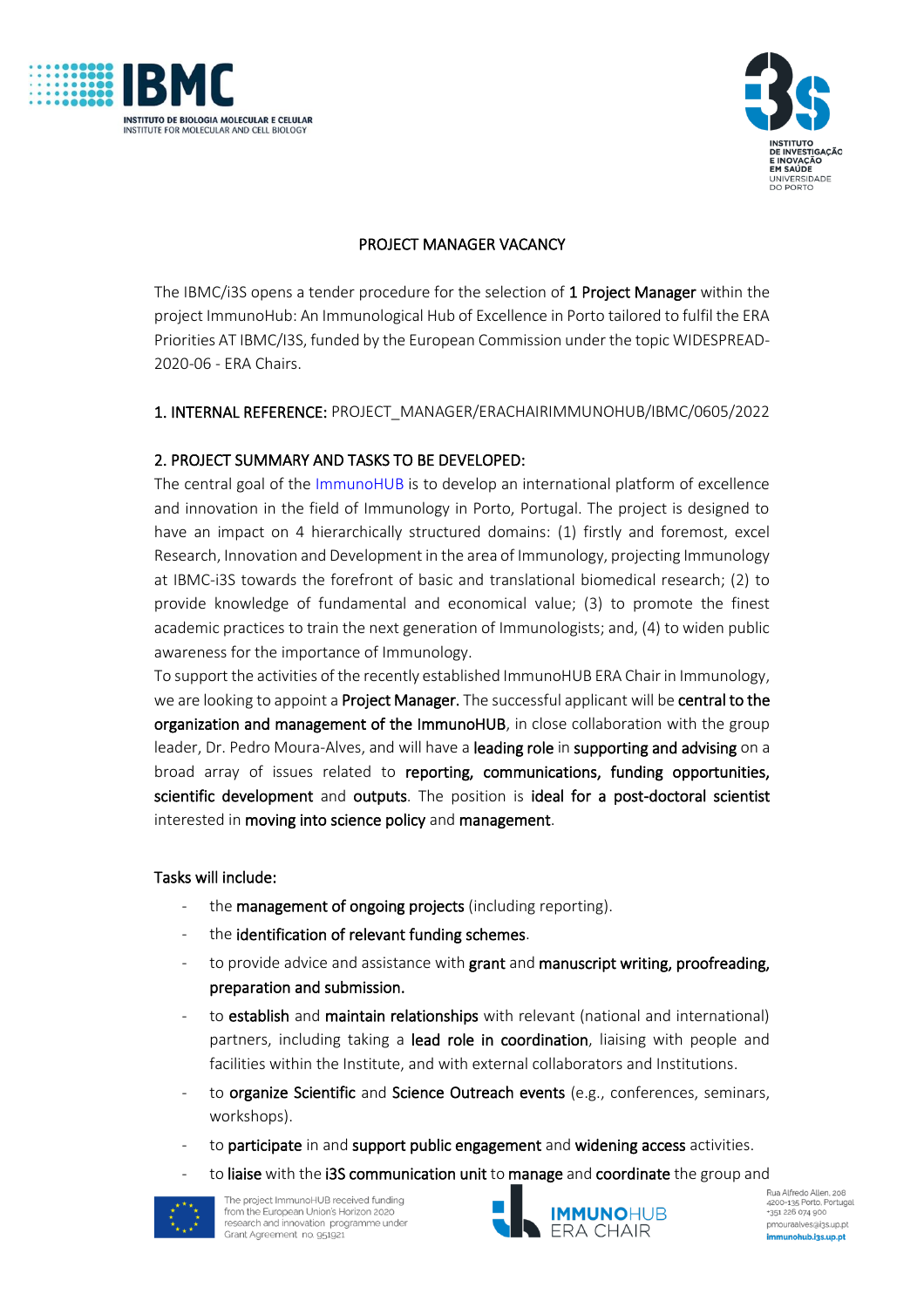



the project science communication and outreach (e.g., social media, website).

More information about the position can be found [here.](https://immunohub.i3s.up.pt/) For more details, please contact Dr. Pedro Moura Alves (pmouraalves(a)i3s.up.pt).

3. WORKPLACE: IBMC/i3S, Rua Alfredo Allen, 208, Porto, Portugal.

## 4. APPLICABLE LEGISLATION:

Decree no. 57/2016, amended by Law 57/2017, pertaining to the hiring of candidates with doctoral degrees in the areas of science and technology. Labour Law No. 7/2009. Regulatory Decree 11-A/2017.

5. CONTRACTUAL TERMS: The position is equivalent to that of a Junior Researcher and carries a monthly wage of 2153,94 Euros, in line with national guidelines.

## 6. SPECIFIC CRITERIA FOR ADMISSION AND GENERAL REQUIREMENTS:

### Mandatory Admission Criteria

- o PhD degree in Biology/Biomedicine/Biochemistry or related discipline (Degree must be obtained before starting the position).
- o Fluent (writing and speaking) in English.
- o Highly computer literate and proficient using MS Office.

### General Selection Criteria (80%)

- o Experience in successfully managing small to medium projects, including reporting and grant management (17.5%).
- o Demonstrable ability to contribute to writing and editing scientific manuscripts and major grant applications, with an in-depth understanding of scientific publication and grant application processes (15%).
- o Scientific research experience, preferably in the areas of Host-microbe interactions, Immunology or Cancer (10%).
- o Demonstrable track record in securing funding (10%).
- o Ability to prioritize tasks and keep track of multiple ongoing projects (meet deadlines and milestones) (5%).
- o Consolidated postdoctoral Research experience, preferably in the areas of Host-Pathogen Interaction, Immunology and/or Cancer (5%).



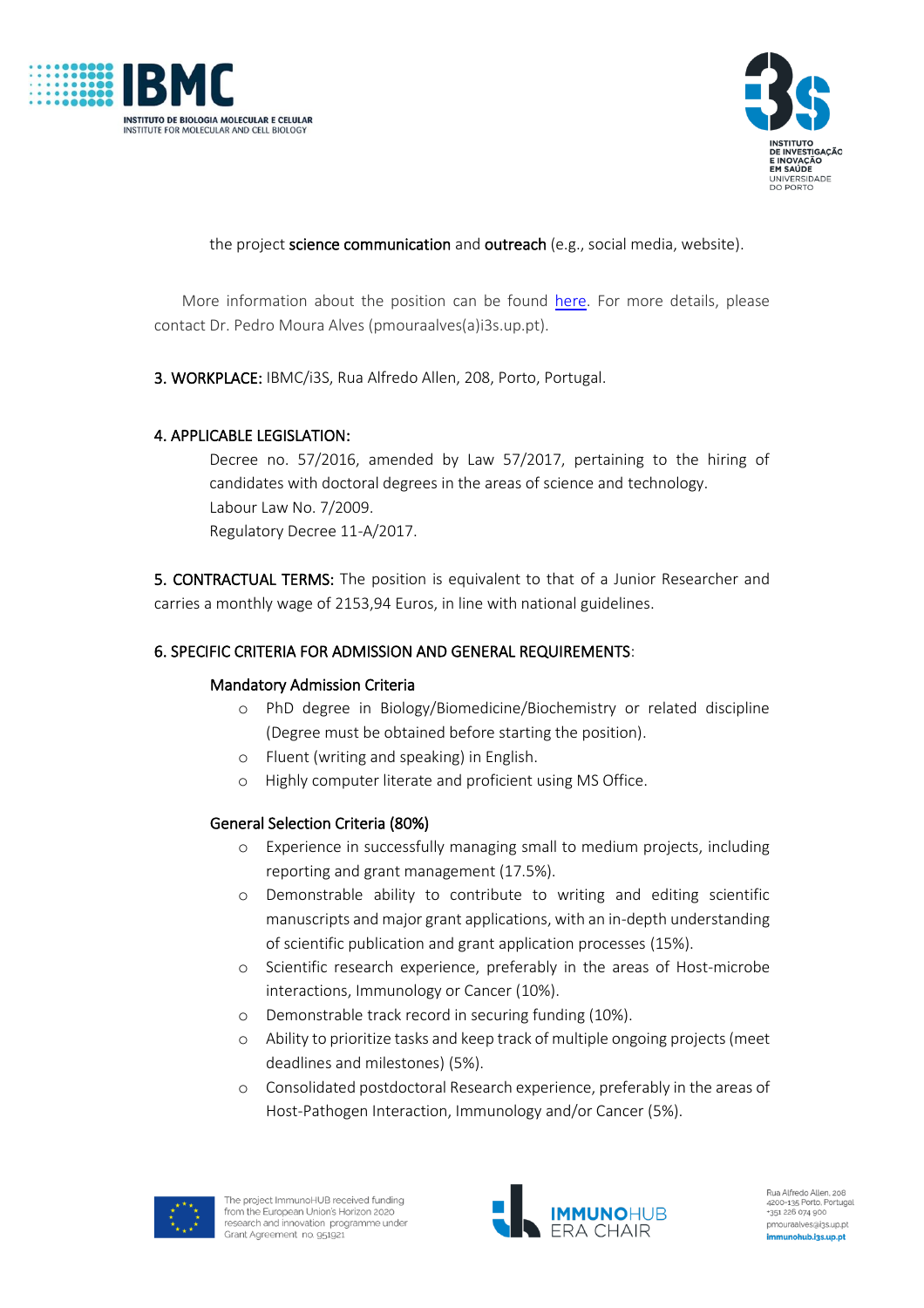



- o Excellent interpersonal and communication skills with the ability to interact equally effectively with senior academic staff, researchers, support staff, stakeholders and the general public (5%).
- o Proactive and organized, with excellent attention to detail and problemsolving skills (2.5%).
- o The ability to work independently and as part of a team (2.5%).
- o Publication(s) in peer-reviewed scientific journals and participation/communication in scientific meetings (2.5%).
- o Ability to tailor writing and communications to different audiences or contexts (2.5%).
- o Experience in the organization of Scientific and/or public outreach events (e.g., seminars, conferences, science outreach) (2.5%).

Note: If the doctorate degree was awarded by a foreign higher education institution, it must comply with the provisions of Decree-Law No. 66/2018, of August 16th, and any formalities established therein must be fulfilled.

# 7. APPLICATION DOCUMENTS AND DEADLINE:

Applicants should send (written in English):

- PhD certificate.
- Curriculum vitae.
- Motivation letter (3 A4 pages maximum), including detailed information on how the candidate meets the mentioned criteria.
- Contact details of minimum 2 referees (referees will be contacted, if needed, only after the interview process).
- Other documentation relevant that the candidate might find relevant for the evaluation of qualifications in a related scientific area.

Candidates shall submit their application filing the required information and supporting documentation, in a digital form, in PDF format, from the 9<sup>th</sup> of May to the 12<sup>th</sup> of June 2022 (inclusively), using the following web link: [https://dozer.i3s.up.pt/applicationmanagement/#/addapplications/PROJECT\\_MANAGERE](https://dozer.i3s.up.pt/applicationmanagement/#/addapplications/PROJECT_MANAGERERACHAIRIMMUNOHUBIBMC06052022) [RACHAIRIMMUNOHUBIBMC06052022](https://dozer.i3s.up.pt/applicationmanagement/#/addapplications/PROJECT_MANAGERERACHAIRIMMUNOHUBIBMC06052022)

Candidates who fail to submit all the required documents will be excluded from the process. In case of doubt, the jury reserves the right to request supporting documents, relevant to the application, from the candidate in question.

This call is specific to the advertised vacancy and can be terminated at any time before approval of the final candidate list.



The project ImmunoHUB received funding from the European Union's Horizon 2020 research and innovation programme under Grant Agreement no. 951921



Rua Alfredo Allen, 208 ران باری بازی بازی به در 135-200 بازی<br>4200-135 Porto, Portugal +351 226 074 900 pmouraalves@i3s.up.pt immunohub.i3s.up.pt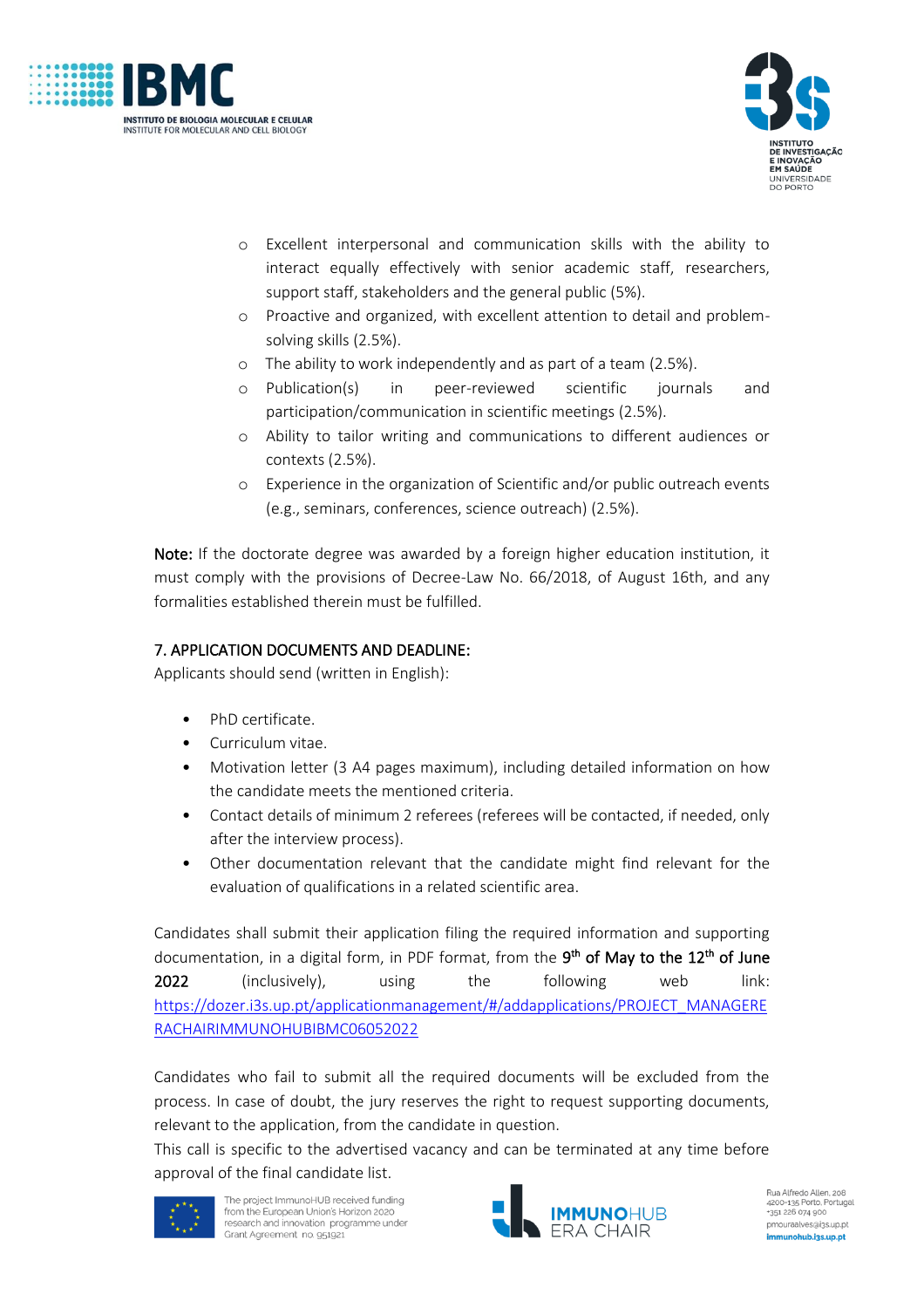



## 8. SELECTION JURY:

Pedro Moura Alves (Chairman) Nuno Alves Margarida Saraiva

## 9. EVALUATION CRITERIA FOR INTERVIEW SELECTION:

- Fulfil all the mandatory admission criteria.
- Scientific background and experience in the areas listed above on the general selection criteria (80%).
- Motivation letter (10%)- Interest and motivation for the area where the hiring profile fits in and availability to start the contract.

## 10. SELECTION CRITERIA:

After analysis of the curriculum vitae and motivation letter, candidates are ranked, considering the admission requirements. Candidates achieving a score of 70% or more on the initial review with be short-listed for interview.

The final classification system for candidates is expressed on a scale from 0 to 100, where the evaluation criteria for interview selection account for 90% and the interview accounts for 10%. Each member of the jury will rank candidates based on the selection criteria and a consensus list will be drawn up of candidate rankings. Minutes of the proceedings, including the individual rankings of jury members, will be recorded and made available to candidates when requested.

If two candidates of equal scientific merit apply, applicants with a proven disability will be given preference (D.L.  $n^{\circ}$  29/2001). To be considered, disabilities (including type and respective degree of impairment) should be declared upon initial application.

### 11.NON-DISCRIMINATION AND EQUAL ACCESS POLICY:

Candidates will be assessed using an open, transparent and merit-based recruitment process, based on the guidelines laid down in the European Charter for Researchers. The recruitment process will adhere to current data protection legislation.

The IBMC/i3S actively promotes a policy of non-discrimination and equal access, so that no candidate can be privileged, benefited, harmed or deprived of any right or exempted from any duty resulting from ancestry, age, gender, sexual orientation, marital status, family situation, economic status, education, origin or social status, genetic heritage, reduced work capacity, disability, chronic illness, nationality, ethnic or race origin, territory of origin, language, religion, political or ideological beliefs and union membership.



The project ImmunoHUB received funding from the European Union's Horizon 2020 research and innovation programme under Grant Agreement no. 951921



Rua Alfredo Allen, 208 ران باری بازی بازی به در 135-200 بازی<br>4200-135 Porto, Portugal +351 226 074 900 pmouraalves@i3s.up.pt immunohub.i3s.up.pt